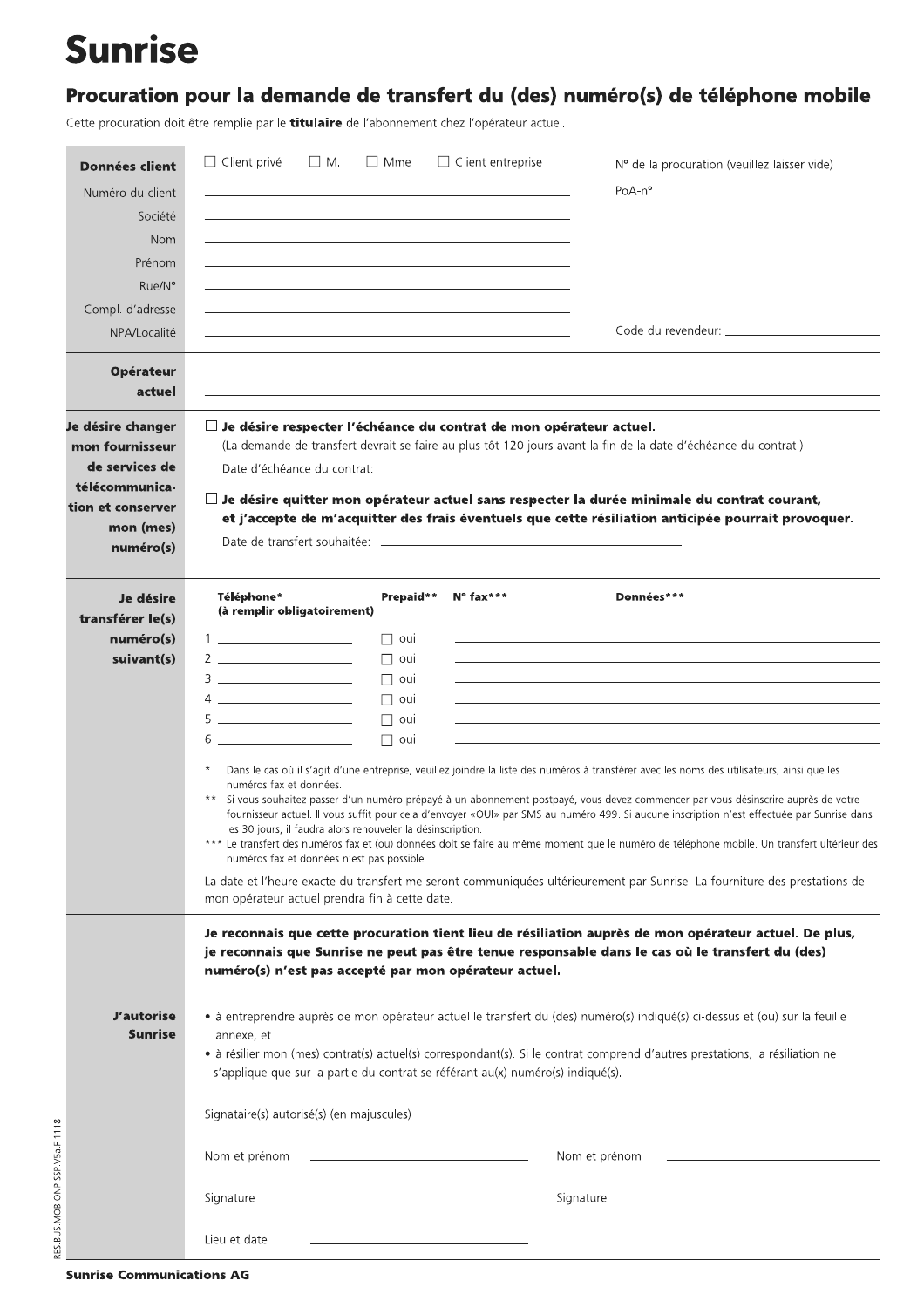## **Sunrise**

## Procuration pour la demande de transfert du (des) numéro(s) de téléphone mobile

Cette procuration doit être remplie par le titulaire de l'abonnement chez l'opérateur actuel.

| <b>Données client</b>                                                                                                   | $\Box$ Client privé<br>$\Box$ M.                                                                                 | $\Box$ Mme | $\Box$ Client entreprise | Nº de la procuration (veuillez laisser vide)                                                                                                                                                                                                                                                                                 |
|-------------------------------------------------------------------------------------------------------------------------|------------------------------------------------------------------------------------------------------------------|------------|--------------------------|------------------------------------------------------------------------------------------------------------------------------------------------------------------------------------------------------------------------------------------------------------------------------------------------------------------------------|
| Numéro du client                                                                                                        |                                                                                                                  |            |                          | PoA-n°                                                                                                                                                                                                                                                                                                                       |
| Société                                                                                                                 | and the control of the control of the control of the control of the control of the control of the control of the |            |                          |                                                                                                                                                                                                                                                                                                                              |
| <b>Nom</b>                                                                                                              |                                                                                                                  |            |                          |                                                                                                                                                                                                                                                                                                                              |
| Prénom                                                                                                                  |                                                                                                                  |            |                          |                                                                                                                                                                                                                                                                                                                              |
| Rue/N°                                                                                                                  |                                                                                                                  |            |                          |                                                                                                                                                                                                                                                                                                                              |
| Compl. d'adresse<br>NPA/Localité                                                                                        | <u> 1980 - John Stone, amerikansk politiker (d. 1980)</u>                                                        |            |                          |                                                                                                                                                                                                                                                                                                                              |
|                                                                                                                         |                                                                                                                  |            |                          |                                                                                                                                                                                                                                                                                                                              |
| <b>Opérateur</b><br>actuel                                                                                              |                                                                                                                  |            |                          |                                                                                                                                                                                                                                                                                                                              |
| Je désire changer<br>mon fournisseur<br>de services de<br>télécommunica-<br>tion et conserver<br>mon (mes)<br>numéro(s) | $\Box$ Je désire respecter l'échéance du contrat de mon opérateur actuel.                                        |            |                          | (La demande de transfert devrait se faire au plus tôt 120 jours avant la fin de la date d'échéance du contrat.)<br>$\Box$ Je désire quitter mon opérateur actuel sans respecter la durée minimale du contrat courant,<br>et j'accepte de m'acquitter des frais éventuels que cette résiliation anticipée pourrait provoquer. |
| Je désire<br>transférer le(s)                                                                                           | Téléphone*<br>(à remplir obligatoirement)                                                                        | Prepaid**  | $N^{\circ}$ fax***       | Données***                                                                                                                                                                                                                                                                                                                   |
| numéro(s)<br>suivant(s)                                                                                                 | $\mathbf{1}$                                                                                                     | $\Box$ ja  |                          |                                                                                                                                                                                                                                                                                                                              |
|                                                                                                                         | $\overline{2}$<br>the control of the control of the control of                                                   | $\Box$ ja  |                          |                                                                                                                                                                                                                                                                                                                              |
|                                                                                                                         | 3                                                                                                                | $\Box$ ja  |                          |                                                                                                                                                                                                                                                                                                                              |
|                                                                                                                         | <u>and the state of the state of the state</u><br>4                                                              | $\Box$ ja  |                          |                                                                                                                                                                                                                                                                                                                              |
|                                                                                                                         | 5                                                                                                                | $\Box$ ja  |                          |                                                                                                                                                                                                                                                                                                                              |
|                                                                                                                         | 6                                                                                                                | $\Box$ ja  |                          |                                                                                                                                                                                                                                                                                                                              |
|                                                                                                                         | $7^{\circ}$                                                                                                      | $\Box$ ja  |                          |                                                                                                                                                                                                                                                                                                                              |
|                                                                                                                         | 8<br>the control of the control of the con-                                                                      | $\Box$ ja  |                          |                                                                                                                                                                                                                                                                                                                              |
|                                                                                                                         | 9                                                                                                                | $\Box$ ja  |                          |                                                                                                                                                                                                                                                                                                                              |
|                                                                                                                         | $10 \begin{array}{ccc} \hline \end{array}$                                                                       | $\Box$ ja  |                          |                                                                                                                                                                                                                                                                                                                              |
|                                                                                                                         |                                                                                                                  | $\Box$ ja  |                          |                                                                                                                                                                                                                                                                                                                              |
|                                                                                                                         | $12 \quad \overline{\qquad}$                                                                                     | $\Box$ ja  |                          |                                                                                                                                                                                                                                                                                                                              |
|                                                                                                                         |                                                                                                                  | $\Box$ ja  |                          |                                                                                                                                                                                                                                                                                                                              |
|                                                                                                                         |                                                                                                                  | $\Box$ ja  |                          |                                                                                                                                                                                                                                                                                                                              |
|                                                                                                                         |                                                                                                                  | $\Box$ ja  |                          |                                                                                                                                                                                                                                                                                                                              |